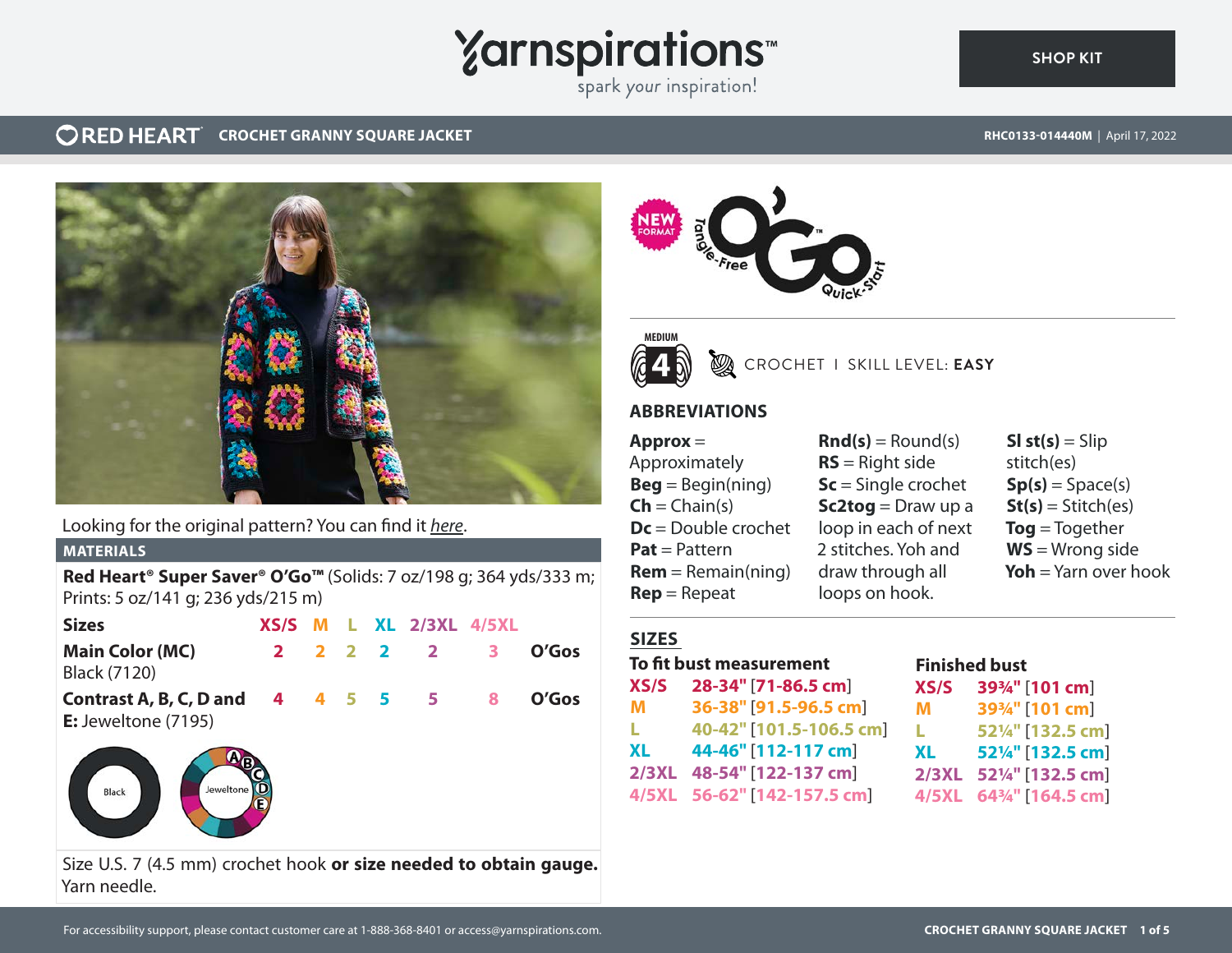## **Yarnspirations**

spark your inspiration!

#### **ORED HEART CROCHET GRANNY SQUARE JACKET RECORD AND THE CONSUMING STATE AND RECORD AND RECORD AND RECORD A POINT AND A POINT AND A POINT AND A POINT AND A POINT AND A POINT AND A POINT AND RECORD AND RECORD AND RECORD AND RELATION**

#### **GAUGES**

14 sc and 15 rows  $=$  4" [10 cm]. Square Motif = Approx  $6\frac{1}{4}$ " [16 cm] square.

#### **INSTRUCTIONS**

#### **Notes:**

- To begin working with the O'Go format, carefully cut plastic tie where the ends of the O'Go meet.
- Pull tie to remove.
- For this pattern, colors can be easily separated by gently pulling apart and cutting at the color transition. Each color is ready to use. Follow color guide shown in Materials section for each O'Go (Contrast A, B, C, D and E). You may find it helpful to place each color section in its own resealable (zip lock) bag and label each bag A, B, C, D and E.
- RS of work is facing when working rnds/rows.
- When working all Motifs as Color 1, Color 2, Color 3 and Color 4 is noted, choose Contrast A, B, C, D or E.
- Use MC for last rnd/row of all Motifs.
- Try to divide use of Contrast A, B, C, D and E equally.

#### **SQUARE MOTIF**

#### [Make **25** (**25**-**34**-**34**-**34**-**52**)] **Notes:**

- Ch 3 at beg of rnd counts as dc.
- Ch 6 at beg of rnds counts as dc and ch-3 sp.
- Join all rnds with sl st to 3rd ch of ch-6 unless otherwise indicated.

With Color 1, ch 4. Join with sl st to first ch to form ring. See diagram on page 3.

**1st rnd:** (RS). Ch 6. (3 dc in ring. Ch 3) 3 times. 2 dc in ring. Join. Fasten off. 12 dc and 4 ch-3 sps. **2nd rnd:** Join Color 2 in any ch-3 sp. Ch 6. 3 dc in same ch-3 sp. \*Ch 1. (3 dc. Ch 3. 3 dc) in next ch-3 sp. Rep from \* twice. Ch 1. 2 dc in first ch-3 sp. Join. Fasten off. 21 dc, 4 ch-1 sps and 4 ch-3 sps.

**3rd rnd:** Join Color 3 in any ch-3 sp. Ch 6. 3 dc in same ch-3 sp. \*Ch 1. 3 dc in next ch-1 sp. Ch 1. (3 dc. Ch 3. 3 dc) in next ch-3 sp. Rep from \* twice more. Ch 1. 3 dc in last ch-1 sp. Ch 1. 2 dc in first ch-3 sp. Join. Fasten off. 36 dc, 8 ch-1 sps and 4 ch-3 sps.

**4th rnd:** Join Color 4 in any ch-3 sp. Ch 6. 3 dc in same ch-2 sp. \*(Ch 1. 3 dc) in each ch-1 sp across to next ch-3 sp. Ch 1. (3 dc. Ch 3. 3 dc) in next ch-3 sp. Rep from \* twice. (Ch 1. 3 dc) in each ch-1 sp across to next ch-3 sp. Ch 1. 2 dc in first ch-3 sp. Join. Fasten off. 48 dc, 12 ch-1 sps and 4 ch-3 sps. **5th rnd:** With MC, as 4th rnd. 60 dc, 16 ch-1 sps and 4 ch-3 sps.

#### **TRIANGLE MOTIF** (make 2) **Note:** Ch 3 **does not** count as st.

With Color 1, ch 4. Join with sl st to first ch form ring. See diagram on page 3.

**1st row:** (RS). Ch 3 (counts as first ch-3 sp). (3 dc. Ch 3. 3 dc) all in ring. Ch 3 (counts as last ch-3 sp). Sl st in ring. Fasten off. 6 dc and 3 ch-3 sps. **2nd row:** Join Color 2 in first ch-3 sp. *(Ch 3. 3 dc) all in same ch-3 sp* – Right Edge made. *(3 dc. Ch 3. 3 dc) in next ch-3 sp* – Corner made. *(3 dc. Ch 3. Sl st) all in last ch-3 sp* — Left Edge made. Fasten off. 12 dc and 3 ch-3 sps.

**3rd row:** Join Color 3 in first ch-3 sp. (Right Edge) once. 3 dc between next 2 groups of 3-dc. (Corner) once. 3 dc between next 2 groups of 3-dc. (Left Edge) once. Fasten off. 18 dc and 3 ch-3 sps.

**4th row:** Join Color 4 in first ch-3 sp. (Right Edge) once. 3 dc between each 3-dc group to Corner ch-3 sp. (Corner) once. 3 dc between each 3-dc group to last ch-3 sp. (Left Edge) once. Fasten off. 24 dc and 3 ch-3 sps. **5th row:** With MC, as 4th row. 30 dc and 3 ch-3 sps.

#### **HALF SQUARE MOTIF**

[Make **6** (**6**-**0**-**0**-**0**-**8**)]

With Color 1, ch 4. Join with sl st to first ch to form a ring. See diagram on page 3.

**1st row:** (RS). Ch 3 (counts as first ch-3 sp). (1 dc. Ch 3. 3 dc. Ch 3. 1 dc) all in ring. Ch 3 (counts as last ch-3 sp). Slip st in ring. Fasten off. **2nd row:** Join Color 2 in first ch-3 sp. (Ch 3. 1 dc) all in same ch-3 sp. *(3 dc. Ch 3. 3 dc) all in next ch-3 sp* — Corner made. (Corner) once more. (1 dc. Ch 3. Sl st) all in last ch-3 sp. Fasten off.

**3rd row:** Join Color 3 in first ch-3 sp. (Ch 3. 1 dc) all in same ch-3 sp. (Corner) once. 3 dc between next 2 groups of 3-dc. (Corner) once. (1 dc. Ch 3. Sl st) all in last ch-3 sp. Fasten off.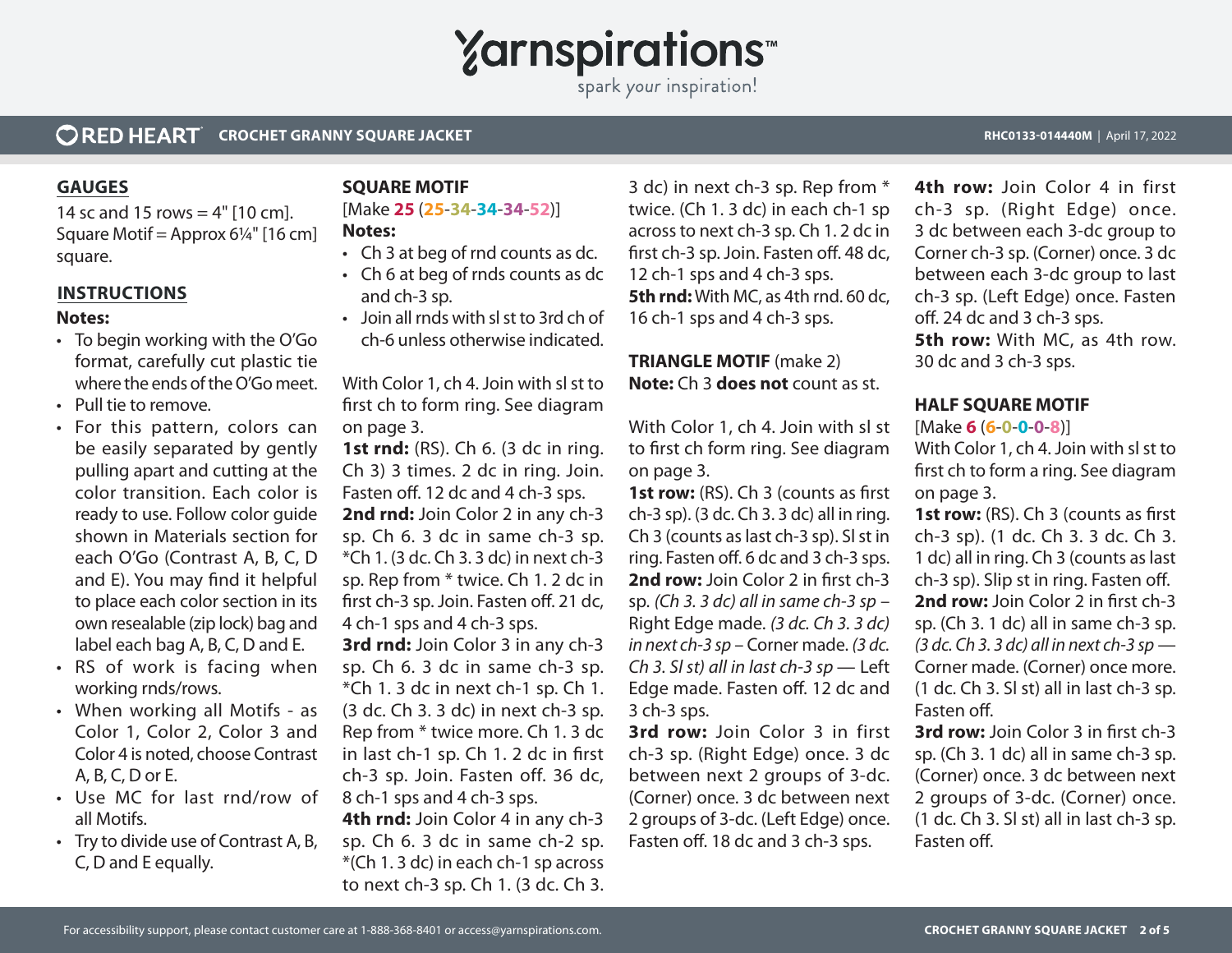## **Yarnspirations**

spark your inspiration!

#### **ORED HEART CROCHET GRANNY SQUARE JACKET REGULARS AND REGULAR CONSUMING THE CONSUMING STATE AND REGULAR CONSUMING A pril 17, 2022**

**4th row:** Join Color 4 in first ch-3 sp. (Ch 3. 1 dc) all in same ch-3 sp. 3 dc between first dc and next 3-dc group. (Corner) once. (3 dc between next 2 groups of 3-dc) twice. (Corner) once. 3 dc between next 3-dc group and last dc. (1 dc. Ch 3. Sl st) all in last ch-3 sp. Fasten off.

**5th row:** Join MC in first ch-3 sp. Ch 3. 2 dc between first dc and next 3-dc group. 3 dc between next 2 groups of 3-dc. (Corner) once. (3 dc between next 2 groups of 3-dc) 3 times. Work corner in next ch-3 sp. 3 dc between next 2 groups of 3-dc. 2 dc between next 3-dc group and last dc. Ch 3. Sl st in last ch-3 sp. Fasten off.

#### **ASSEMBLY**

**Note:** Sew pieces tog with MC through back loops only using whipstitch as indicated below, as shown *[here in video tutorial.](https://www.youtube.com/watch?v=yQc1OuaFgRA&t=17s)*

Using Assembly Diagrams **XS/S, M, L, XL, 2/3XL** on page 4 and **4/5XL**  on page 5, sew Motifs tog to form Sleeve (make 2), Back, Front Left and Front Right pieces.

#### **Sleeve Edging:**

**Sizes M, L, XL, 2/3XL and 4/5XL only:** With RS facing, join MC with sl st at corner of Sleeve, as indicated with star in Assembly Diagram. **1st row:** Ch 3 (counts as dc). Work 65 dc evenly across edge of Sleeve. Turn.

**2nd row:** Ch 3 (counts as dc). 1 dc in each dc to end of row. Turn. Rep last row **1** (**2**-**3**-**3**-**0**) time(s)

more. Fasten off.

Rep along opposite edge of Sleeve.

Sew pieces tog along red lines in Assembly Diagrams.

Fold pieces in half along green dotted line.

Sew side and underarm seams.

#### **EDGING**

1st rnd: (RS). Join MC at back neck. Ch 1. Work sc evenly across back neck, down right front, across right front bottom and across back, across left front bottom, up left front, and across rem of back neck, working 3 sc at front bottom corners. Join with sl st to first sc.

evenly around to 1 st before next neck edge (indicated with circle in Assembly Diagram). Sc3tog. Rep from \* once, working 3 sc at each corner. Work sc evenly to end of rnd. Join. Fasten off.

**2nd to 4th rnds:** Ch 1. \*Work sc **Cuffs:** With RS facing, join MC with sl st at sleeve edge. **1st rnd:** Ch 1. Work **44** (**56**-**60**-**64**- **64**-**70**) sc evenly around sleeve opening. Join. **2nd to 4th rnds:** Ch 1. 1 sc in each sc around. Join.

Fasten off.

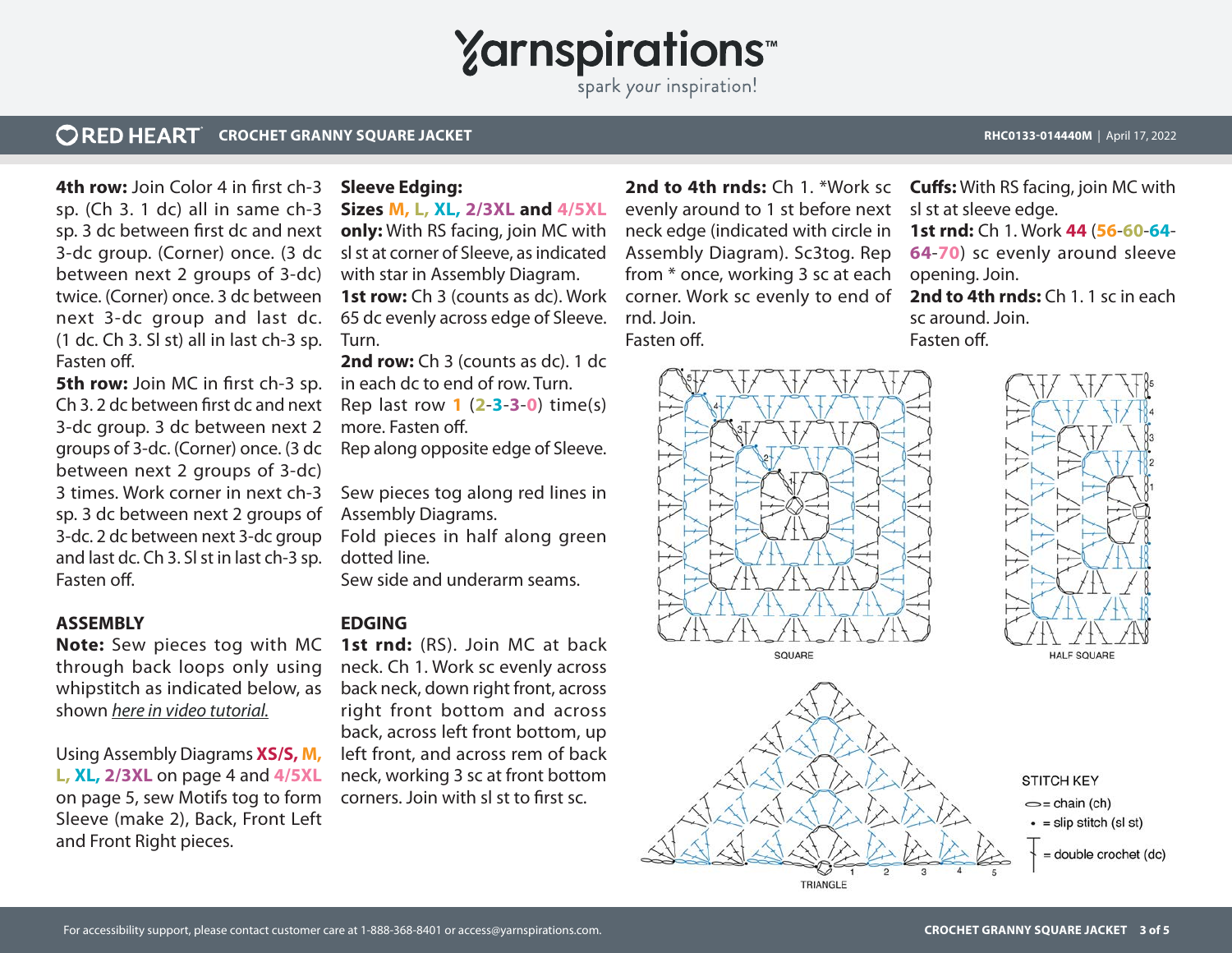# Yarnspirations<sup>\*\*</sup>

#### **CORED HEART** CROCHET GRANNY SQUARE JACKET **REDUCES AND A CONSTRUCT AND RECOT AND RECOT ASSOCIATES RHC0133-014440M** | April 17, 2022